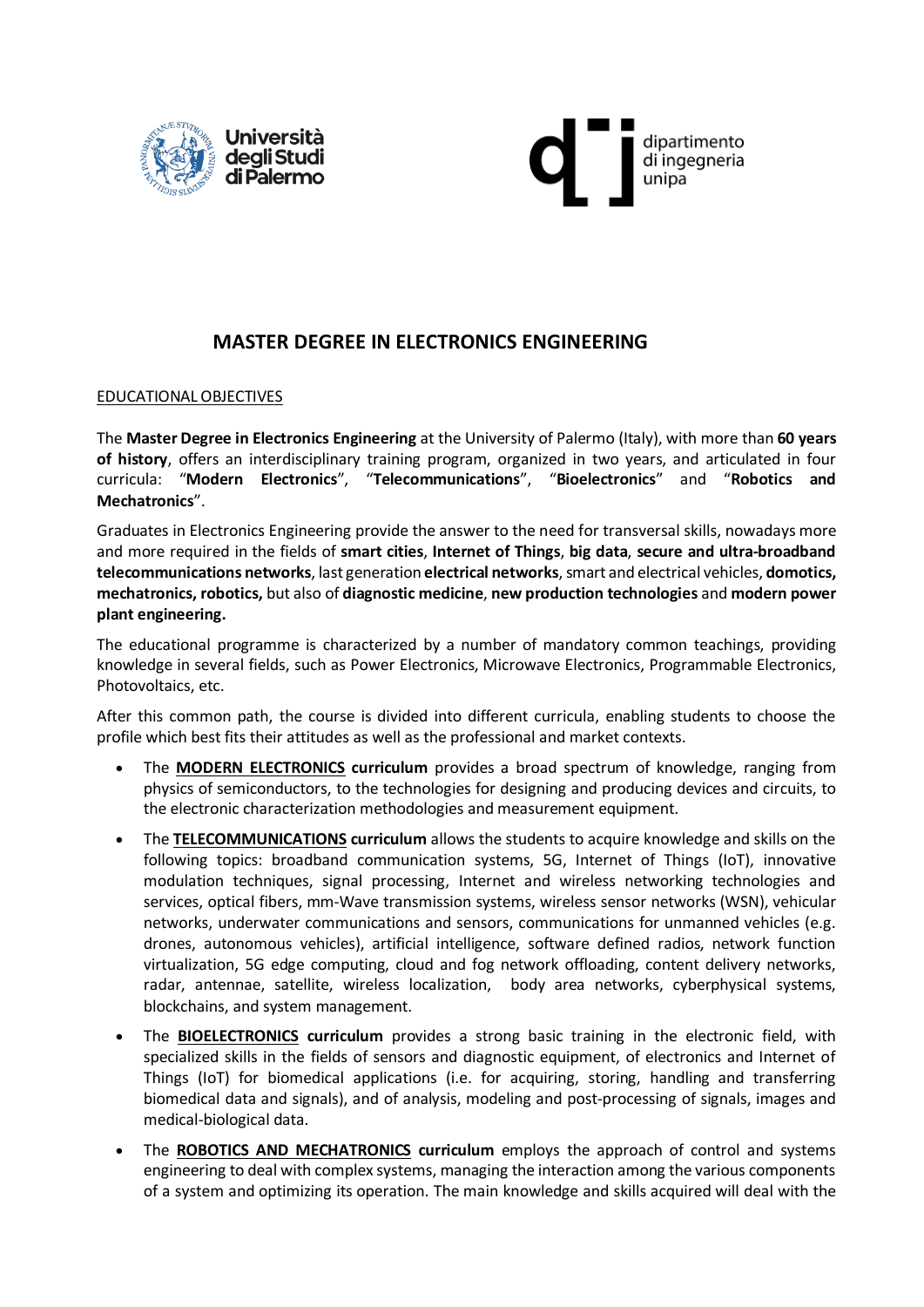identification and filtering of dynamical systems, the modeling, analysis, simulation and control of the main mobile robotic platforms available nowadays, with specific reference to robotics architectures and to control algorithms for vehicles and aircrafts.

#### PROFESSIONAL OPPORTUNITIES

Thanks to the acquired skills, especially through laboratory activities, graduates in Electronics Engineering can easily find a job.

- The **MODERN ELECTRONICS curriculum** allows to work on the design, development and realization of electronic devices and systems, in different contexts including micro/nano electronics, electronic design, electronics for industry, energy and automotive.
- The **TELECOMMUNICATIONS curriculum** allows to find a job on the design, development, production, operation and maintenance of telecommunications systems, networkoperators and ICT service providers offering wired and wireless communications, remote sensing and teletraffic control, network security, critpography, cybersystems, smart grids and network data services.
- The **BIOELECTRONICS curriculum** allows to work both in industries, healthcare facilities, specialized clinical laboratories, and also in research centers and universities, with tasks concerning the design, production, management, testing and employment of biomedical sensors, instrumentation and medical software for monitoring of healthy or impaired people (also directly at home, i.e. ambient assisted living environment), for therapy or diagnostic support, and also for e-health and telemedicine.
- The **ROBOTICS AND MECHATRONICS curriculum** allows to find a job in the automotive, nautical, avionic, railway and electromechanical sector, also for companies dealing with industrial or mobile robotics, or in research and development centers specialized in the automation sector.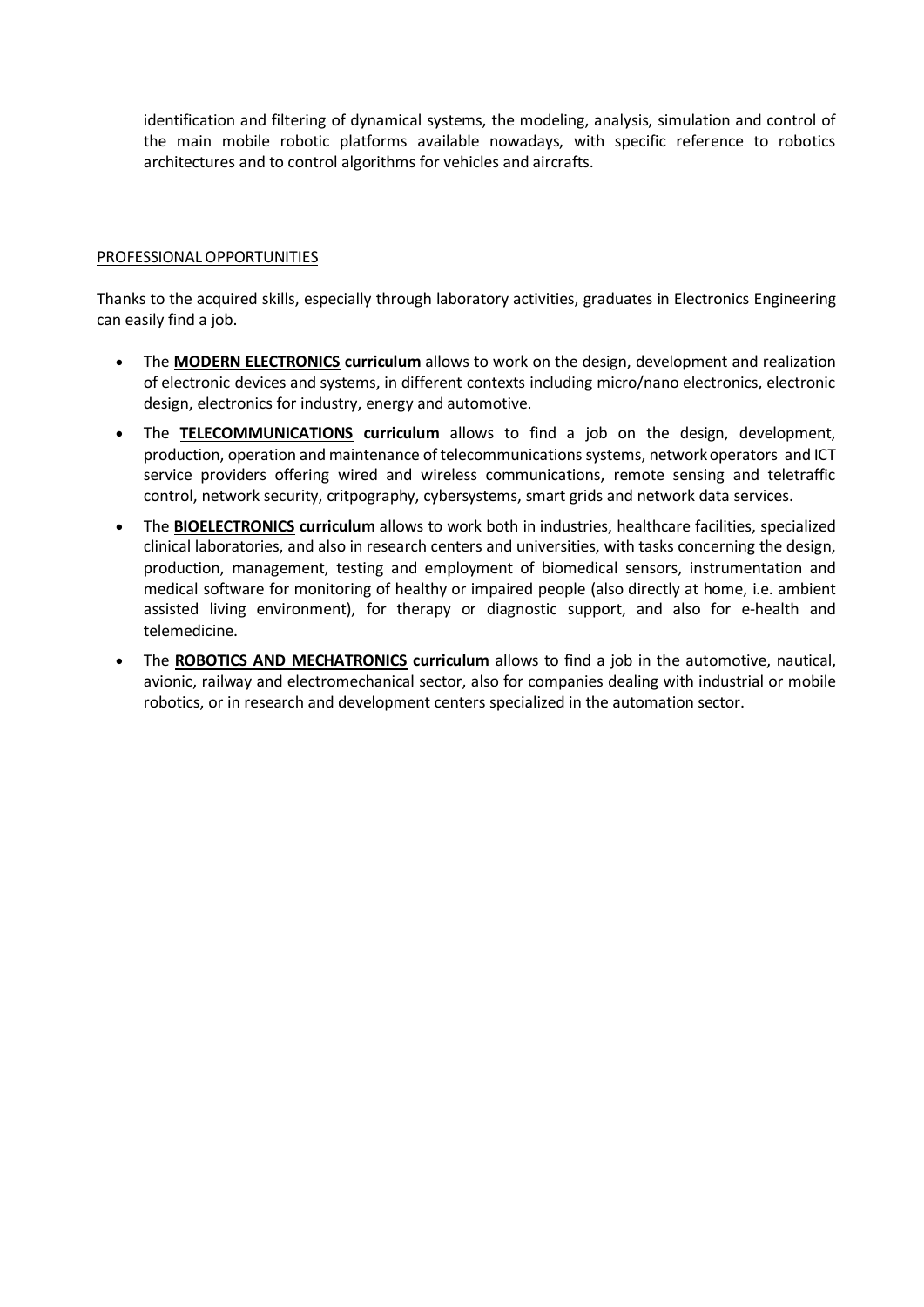#### LIST OF SUBJECTS

### **MODERN ELECTRONICS curriculum**

| <b>First year</b>                                                                               | credits |
|-------------------------------------------------------------------------------------------------|---------|
| 19700 - HETEROSTRUCTURE DEVICES                                                                 | 6.0     |
| 20516 - APPLIED AND INDUSTRIAL ELECTRONICS - INTEGRATED COURSE                                  | 15.0    |
| APPLIED ELECTRONICS AND LABORATORY                                                              | 9.0     |
| INDUSTRIAL ELECTRONICS AND LABORATORY                                                           | 6.0     |
| 20521 - OPTOELECTRONICS                                                                         | 6.0     |
| 21172 - PHOTONICS: PRINCIPLES AND APPLICATIONS                                                  | 6.0     |
| 20513 - ELECTRONIC PROGRAMMABLE SYSTEMS                                                         | 9.0     |
| 20515 - ELECTRONIC INSTRUMENTS AND MEASUREMENTS FOR AUTOMATION AND<br><b>TELECOMMUNICATIONS</b> | 9.0     |
| 20525 - MICROWAVE ELECTRONICS - INTEGRATED COURSE                                               | 12.0    |
| MICROWAVE COMPONENTS                                                                            | 6.0     |
| <b>MICROWAVE CIRCUITS</b>                                                                       | 6.0     |
| Optional subjects                                                                               | 6.0     |

| <b>Second year</b>                             | <b>credits</b> |
|------------------------------------------------|----------------|
| 19698 - MICROWAVE INSTRUMENTS AND MEASUREMENTS | 6.0            |
| 20519 - NANOELECTRONICS                        | 6.0            |
| 05917 - FINAL EXAMINATION                      | 24.0           |
| Stage and others                               | 6.0            |
| Free subjects (suggested)                      | 9.0            |

| <b>Optional subjects</b>                      | <b>credits</b> |
|-----------------------------------------------|----------------|
| 19641 - PHOTOVOLTAIC DEVICES AND TECHNOLOGIES | 6.0            |
| 20512 - OPTOELECTRONIC DEVICES                | 6.0            |
| 17878 - MACHINE LEARNING                      | 6.0            |
| 17883 - EMBEDDED SYSTEMS ELECTRONICS          | 6.0            |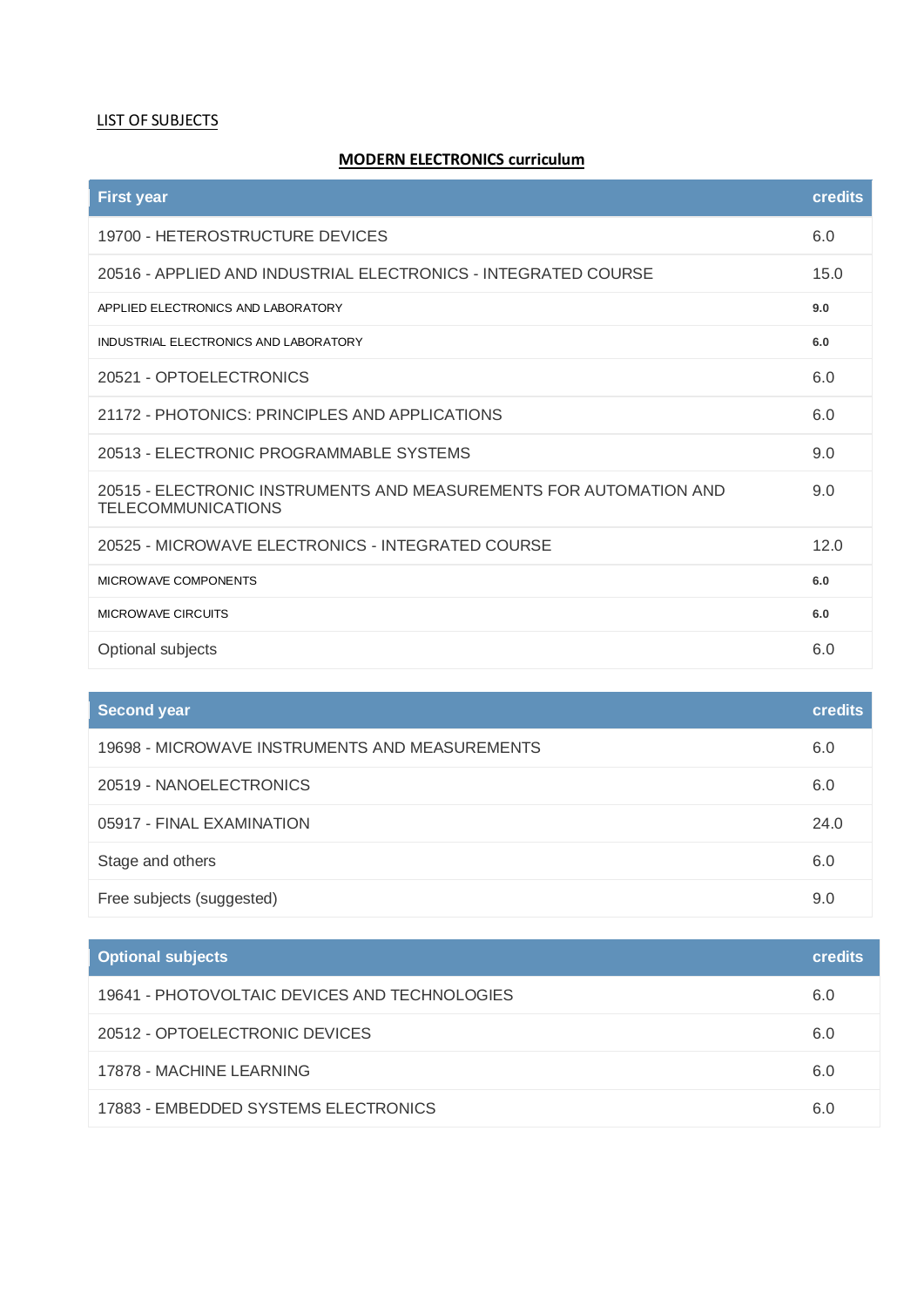## **TELECOMMUNICATIONS curriculum**

| <b>First year</b>                                                                               | credits |
|-------------------------------------------------------------------------------------------------|---------|
| 20516 - APPLIED AND INDUSTRIAL ELECTRONICS - INTEGRATED COURSE                                  | 15.0    |
| INDUSTRIAL ELECTRONICS AND LABORATORY                                                           | 6.0     |
| APPLIED ELECTRONICS AND LABORATORY                                                              | 9.0     |
| 19220 - CYBERSECURITY                                                                           | 6.0     |
| 20513 - ELECTRONIC PROGRAMMABLE SYSTEMS                                                         | 9.0     |
| 20515 - ELECTRONIC INSTRUMENTS AND MEASUREMENTS FOR AUTOMATION AND<br><b>TELECOMMUNICATIONS</b> | 9.0     |
| 20520 - ANTENNAS AND WIRELESS SYSTEMS                                                           | 6.0     |
| 20525 - MICROWAVE ELECTRONICS - INTEGRATED COURSE                                               | 12.0    |
| MICROWAVE COMPONENTS                                                                            | 6.0     |
| <b>MICROWAVE CIRCUITS</b>                                                                       | 6.0     |
| Optional subjects                                                                               | 6.0     |
| Optional subjects II                                                                            | 6.0     |

| <b>Second year</b>             | <b>credits</b> |
|--------------------------------|----------------|
| 19694 - WIRELESS NETWORKS      | 6.0            |
| 20511 - DIGITAL COMMUNICATIONS | 6.0            |
| 05917 - FINAL EXAMINATION      | 24.0           |
| Stage and others               | 6.0            |
| Free subjects (suggested)      | 9.0            |

| <b>Optional subjects</b>                      | <b>credits</b> |
|-----------------------------------------------|----------------|
| 19641 - PHOTOVOLTAIC DEVICES AND TECHNOLOGIES | 6.0            |
| 20512 - OPTOELECTRONIC DEVICES                | 6.0            |
| 17878 - MACHINE LEARNING                      | 6.0            |
| 17883 - EMBEDDED SYSTEMS ELECTRONICS          | 6.0            |
| <b>Optional subjects II</b>                   | <b>credits</b> |
| 05034 - METODI DI ELABORAZIONE DEI SEGNALI    | 6.0            |
| 20523 - DIGITAL SIGNAL PROCESSING             | 6.0            |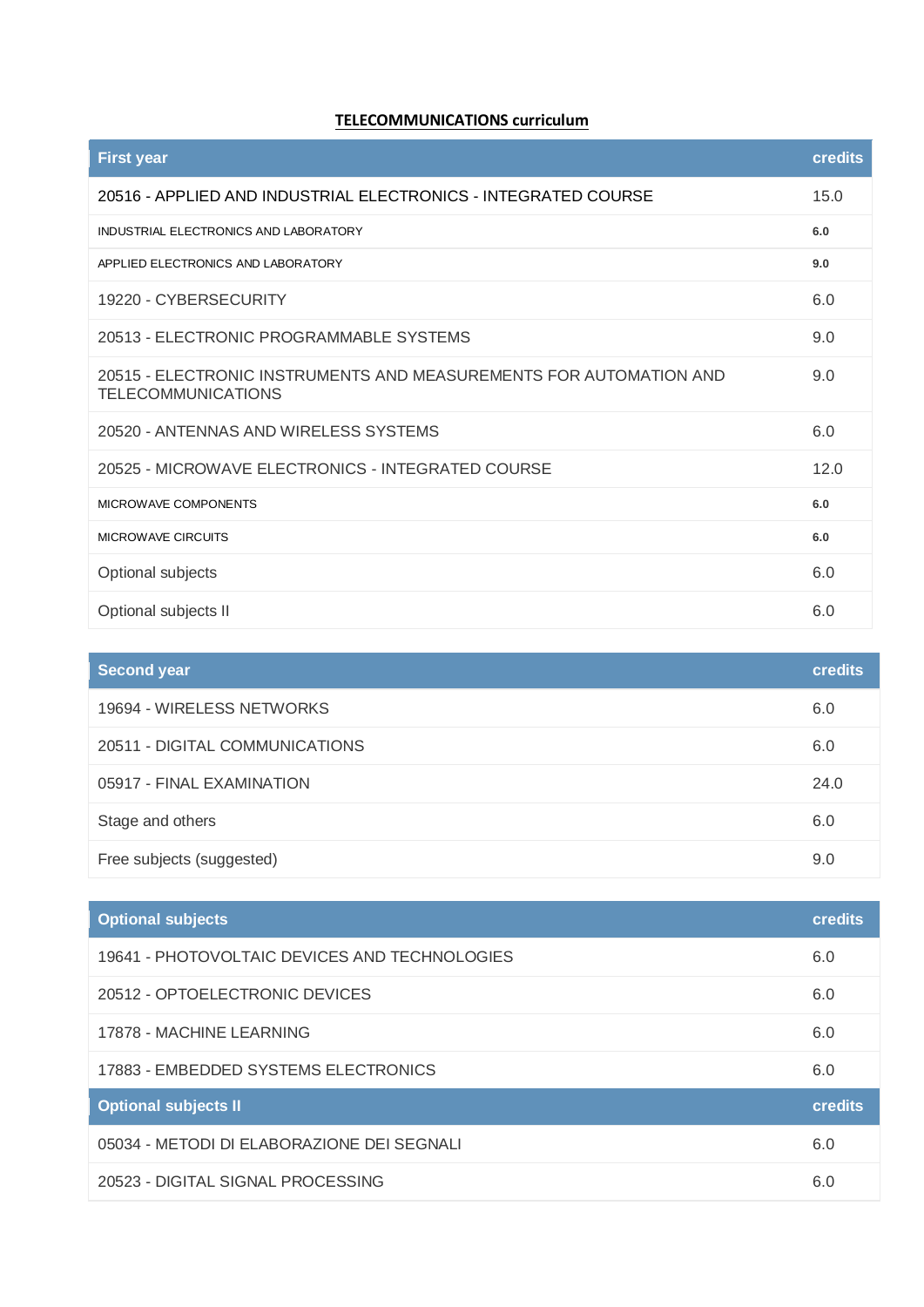## **BIOELECTRONICS curriculum**

| <b>First year</b>                                                                               | <b>credits</b> |
|-------------------------------------------------------------------------------------------------|----------------|
| 20516 - APPLIED AND INDUSTRIAL ELECTRONICS - INTEGRATED COURSE                                  | 15.0           |
| INDUSTRIAL ELECTRONICS AND LABORATORY                                                           | 6.0            |
| APPLIED ELECTRONICS AND LABORATORY                                                              | 9.0            |
| 20513 - ELECTRONIC PROGRAMMABLE SYSTEMS                                                         | 9.0            |
| 20515 - ELECTRONIC INSTRUMENTS AND MEASUREMENTS FOR AUTOMATION AND<br><b>TELECOMMUNICATIONS</b> | 9.0            |
| 20525 - MICROWAVE ELECTRONICS - INTEGRATED COURSE                                               | 12.0           |
| <b>MICROWAVE CIRCUITS</b>                                                                       | 6.0            |
| MICROWAVE COMPONENTS                                                                            | 6.0            |
| 21234 - STATISTICAL ANALYSIS OF BIOMEDICAL SIGNALS                                              | 6.0            |
| Optional subjects                                                                               | 6.0            |

| <b>Second year</b>                                                          | credits |
|-----------------------------------------------------------------------------|---------|
| 20251 - ELECTRONICS AND IOT FOR BIOMEDICAL APPLICATIONS - INTEGRATED COURSE | 12.0    |
| PERSONAL AREA NETWORK                                                       | 6.0     |
| <b>BIOMEDICAL ELECTRONICS</b>                                               | 6.0     |
| 20510 - INDUSTRIAL ROBOTICS                                                 | 6.0     |
| 21237 - SENSORS AND SIGNAL CONDITIONING FOR DIGITAL MEASUREMENTS            | 6.0     |
| 05917 - FINAL EXAMINATION                                                   | 24.0    |
| Stage and others                                                            | 6.0     |
| Free subjects (suggested)                                                   | 9.0     |

| <b>Optional subjects</b>                      | <b>credits</b> |
|-----------------------------------------------|----------------|
| 19641 - PHOTOVOLTAIC DEVICES AND TECHNOLOGIES | 6.0            |
| 20512 - OPTOELECTRONIC DEVICES                | 6.0            |
| 17878 - MACHINE LEARNING                      | 6.0            |
| 17883 - EMBEDDED SYSTEMS ELECTRONICS          | 6.0            |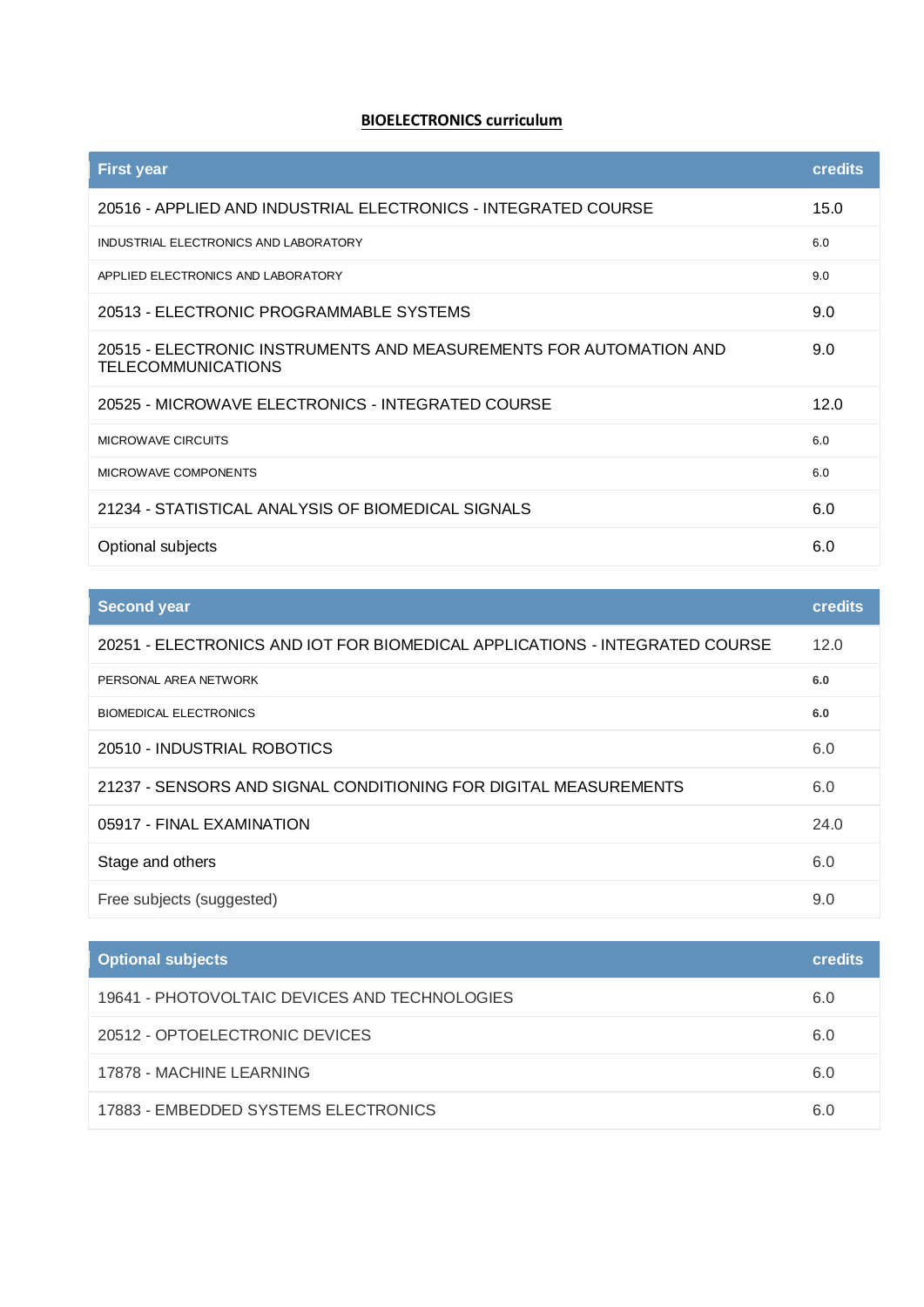# **ELECTRONICS FOR ROBOTICS AND MECHATRONICS curriculum**

| <b>First year</b>                                                                               | <b>credits</b> |
|-------------------------------------------------------------------------------------------------|----------------|
| 20509 - MOBILE AND DISTRIBUITED ROBOTICS                                                        | 6.0            |
| 20516 - APPLIED AND INDUSTRIAL ELECTRONICS - INTEGRATED COURSE                                  | 15.0           |
| INDUSTRIAL ELECTRONICS AND LABORATORY                                                           | 6.0            |
| APPLIED ELECTRONICS AND LABORATORY                                                              | 9.0            |
| 20513 - ELECTRONIC PROGRAMMABLE SYSTEMS                                                         | 9.0            |
| 20515 - ELECTRONIC INSTRUMENTS AND MEASUREMENTS FOR AUTOMATION AND<br><b>TELECOMMUNICATIONS</b> | 9.0            |
| 20525 - MICROWAVE ELECTRONICS - INTEGRATED COURSE                                               | 12.0           |
| <b>MICROWAVE CIRCUITS</b>                                                                       | 6.0            |
| MICROWAVE COMPONENTS                                                                            | 6.0            |
| Optional subjects                                                                               | 6.0            |
| Optional subjects II                                                                            | 6.0            |

| <b>Second year</b>                                               | <b>credits</b> |
|------------------------------------------------------------------|----------------|
| 20510 - INDUSTRIAL ROBOTICS                                      | 6.0            |
| 21237 - SENSORS AND SIGNAL CONDITIONING FOR DIGITAL MEASUREMENTS | 6.0            |
| 05917 - FINAL EXAMINATION                                        | 24.0           |
| 20508 - AUTOMOTIVE CONTROL SYSTEMS                               | 6.0            |
| Stage and others                                                 | 6.0            |
| Free subjects (suggested)                                        | 9.0            |

| <b>Optional subjects</b>                      | <b>credits</b> |
|-----------------------------------------------|----------------|
| 19641 - PHOTOVOLTAIC DEVICES AND TECHNOLOGIES | 6.0            |
| 20512 - OPTOELECTRONIC DEVICES                | 6.0            |
| 17878 - MACHINE LEARNING                      | 6.0            |
| 17883 - EMBEDDED SYSTEMS ELECTRONICS          | 6.0            |
| <b>Optional subjects II</b>                   | <b>credits</b> |
| 05034 - METODI DI ELABORAZIONE DEI SEGNALI    | 6.0            |
| 20523 - DIGITAL SIGNAL PROCESSING             | 6.0            |